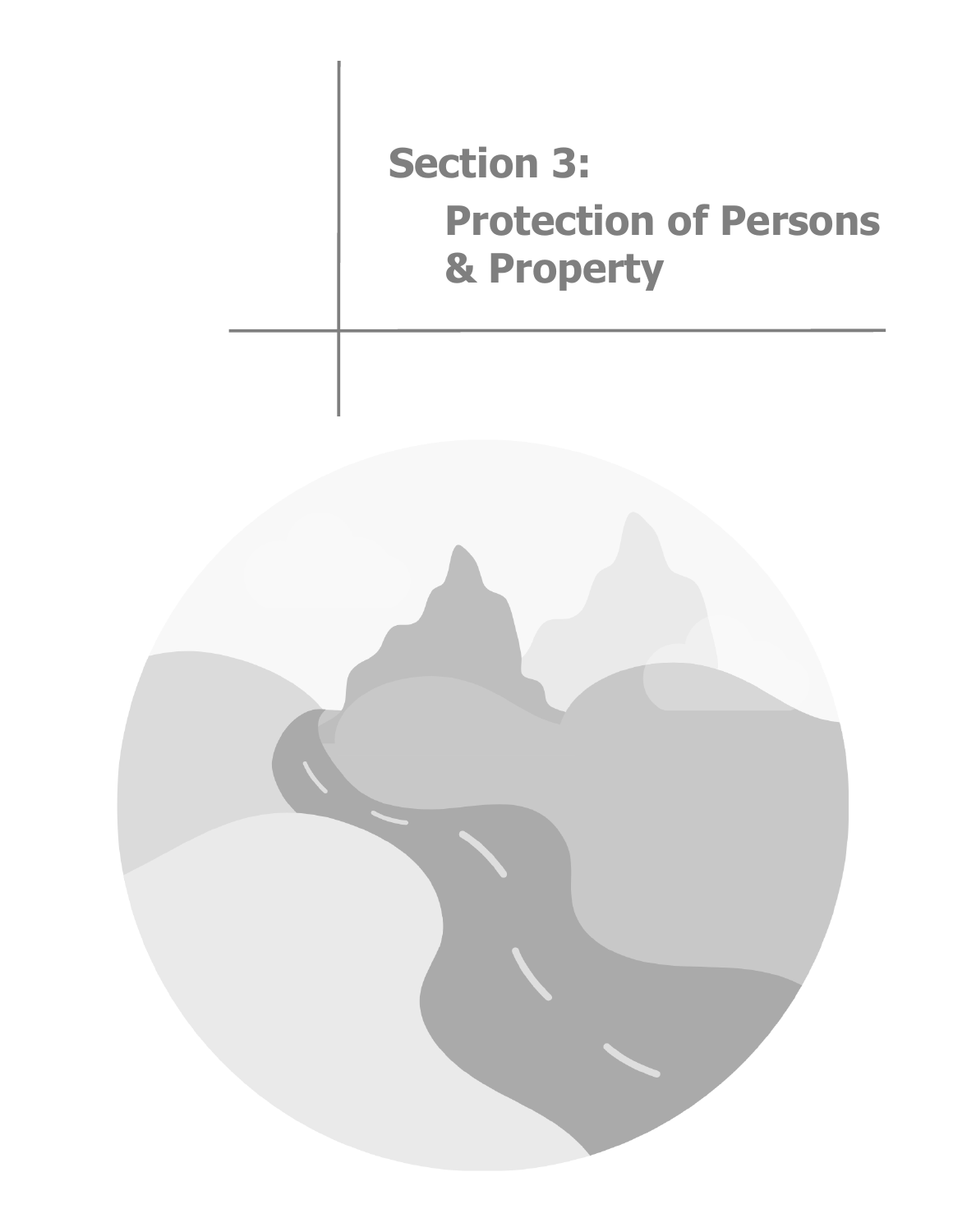### **REPORT OF THE OFFICE OF ANIMAL CONTROL AND INSPECTIONS**

The Office of Animal Control and Inspections is under the supervision of the Chief of Police and is located at the Weston Police Department. The Animal Control Officer and Animal Health Inspector are staffed by a single individual who works on a full-time basis for 37.5 hours per week. However, the Animal Control Officer (ACO) is on call seven days a week. The Officer is assigned office space at the Police Station and complaints or concerns, in general, are received by dispatch and then directed to the ACO for a response. Although the ACO and Animal Health Inspector responsibilities are performed by the same individual, the statutory authority for each, for enforcement purposes, in particular, are separate and distinct. The ACO function has also become very involved with the Conservation Commission and Weston Forest and Trail Association in the monitoring of dogs and other related issues on Weston's 2,000 acres of conservation land.

### Coronavirus

After a very short pause in work during the stay-at-home advisory, the need for the ACO became quite evident as people were finding outdoor exercise with their dogs a needed respite from quarantine guidelines and the lack of socialization. It was unknown early in the pandemic if animals contributed to the spread of the coronavirus; however, it became very clear that many dogs are not under adequate voice control, so a temporary leash mandate was put in place to restrict in-person contact. The ACO was instrumental in interacting with all concerned persons alike including dog walkers and joggers

### Staff Transition

In 2020, Weston's first full-time Animal Control Officer, Rachel Hoffman, left her post due to a move out of state. The Department and Town are grateful to ACO Hoffman for all of her hard work, especially in the areas of commercial dog licensing, inspections, and new programs such as the Bark Rangers, which she helped establish. Her outgoing personality, dedication, public education, and many adventurous animal rescues and stories will be missed.

# Stray Domestic Animal Protocol



*ACO Hoffman freed a red-tailed hawk that was entangled in netting a residence. The bird was taken to a wildlife rehabilitator.*

Stray or abandoned domestic animals, found in Weston, are kept in temporary kennels, located both outside and inside the Police Station. Animals anticipated to require shelter for more than 24-hours, are taken to the Natick Animal Clinic for safekeeping. Unless claimed by the owner beforehand, the animal will remain at the clinic for a mandatory seven-day period while attempts are made to identify the owner. If the owner of the animal is not identified, the animal will be placed with a rescue facility, such as Buddy Dog Humane Society in Sudbury, to be put up for adoption or placed in a foster home. Injured wildlife, such as geese, birds of prey, reptiles, etc., when practical, is taken to the Tufts Cummings School of Veterinary Medicine for treatment. The ACO works closely and cooperatively with the Massachusetts Environmental Police and the State Division of Fisheries and Wildlife, in this regard.

# Animal Complaints

This year, the Weston Police Department recorded a total of 239 animal complaints, 71 of which were dog-related. There were 15 reported dog bites. Of this year's calls, approximately half of them required an additional follow-up investigation by the ACO and subsequent written reports. Further, the ACO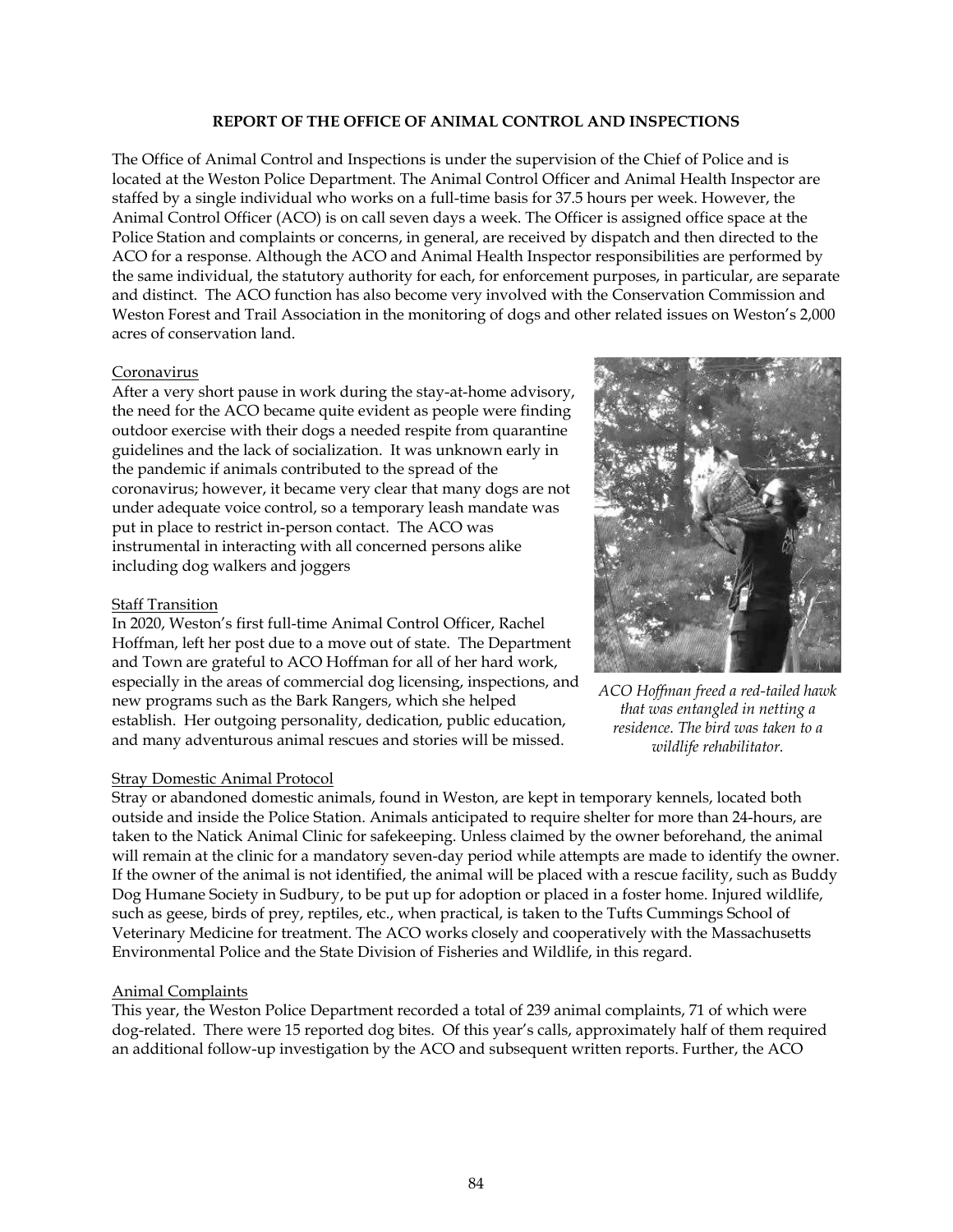

*The red-tailed hawk was released back into the woods once it had recovered from its injuries.*

routinely received, resolved, and/ or advised the public on animal-related matters while out in the field. Within these numbers were numerous reports of stray dogs running loose in the neighborhoods or along our public ways. A number of these animals were taken under the control of the ACO and returned directly to the owner or taken to the police department kennel where the owners picked them up later in the day. Additional complaints received this year involved wildlife activity such as sick and/ or injured animals in need of assistance.

A total of 15 dogs and cats were placed under

quarantine this year, having either bitten a person, bitten another dog, or had received a wound themselves from an unidentified dog, wild animal, or an unknown origin.

### Eyes and Ears

The ACO also assists in patrolling or being another set of eyes and ears on the Town's conservation lands, as well as property belonging to Weston Forest and Trail Association, the Recreation Department, and the School Department. All of these areas are popular places to walk or jog and are also popular for dog walkers, both individual and commercial. On occasion, conflicts arise in these areas due to the differences in use and interest and the ACO plays a role in resolving these conflicts. The ACO ensures that all persons walking dogs are complying with the town's Dog By-law.

### Bark Rangers

In the fall of 2018, the Conservation Commission applied for a grant through Sudbury Valley Trustees to create a "Volunteer Bark Ranger Program." The Bark Ranger Program launched in Weston in early 2019. Volunteers were trained by the ACO on how to approach trail users while out hiking the trails to educate them about their dog walking habits and also to spread awareness of the Town's rules and regulations for dogs and dog owners. This program continued in 2020 but a smaller role due to the pandemic.

# Animal Control Corner

The ACO continued monthly postings to an online blog called "Animal Control Corner," which provides domestic animal and wildlife educational content. Interested readers can subscribe to receive email notifications of when new posts are made. Past posts can be found at Westonma.gov/ACOBlog. The ACO has also added useful information to the town's website to educate residents on animal-related issues.

# Dog Licensing

A total of 900 dogs were licensed this year, generating a total of \$13,930 in general revenue for the Town. This total includes the fines for late licensing.

Of the licensed dogs, 857 were spayed or neutered and the remaining 43 were not. The top four breeds for 2020 were the Labrador Retriever, Golden Retriever, Golden Doodle, and Labradoodle.

The ACO also licensed a total of 22 commercial dog walking companies this year, resulting in a total of 26 commercial dog walkers being permitted to walk dogs in our community. The Commercial Dog Walking Permits produced a total of approximately \$20,650 in general revenue.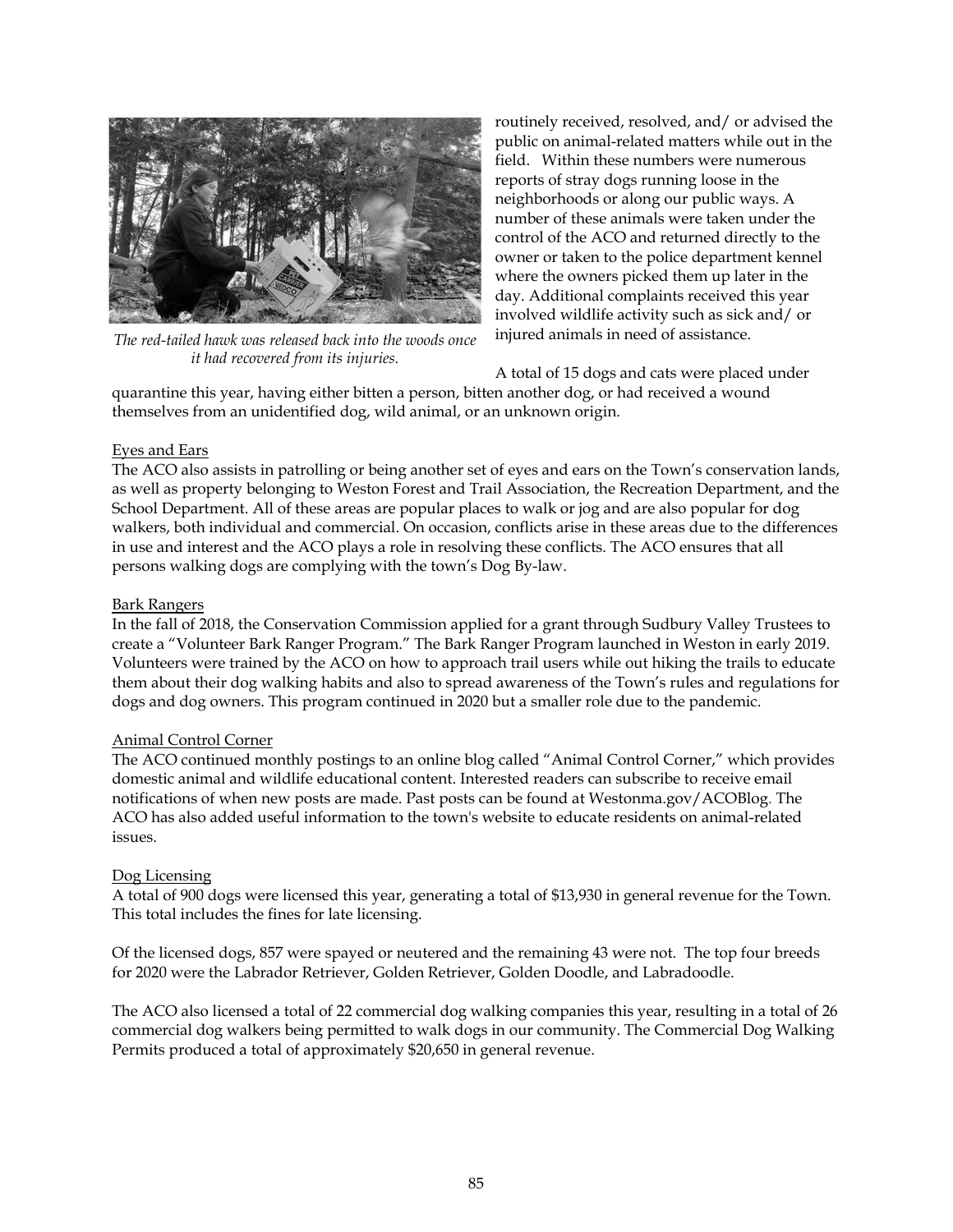### Animal Inspections

Massachusetts General Law requires that annual inspections be conducted by the Animal Inspector on any public or private property, where farmtype animals are housed or stabled, including but not limited to, horses, cattle, swine, sheep, goats, chickens, exotic animals, etc. Due to the COVID-19 pandemic and to protect the health of the Animal Inspectors and the animal owners, the Massachusetts Department of Agriculture's Division of Animal Health suspended the Barn Inspections for the year 2020.



*A fisher that was caught in a trap was released back into the woods by ACO Hoffman*

### Wildlife in Weston

Weston, like our neighboring towns, is experiencing an increase in the number of wildlife species that are living within our borders. Fishers, coyotes, turkey, and deer are a consistent source of complaints and sightings are not uncommon. Reported sightings this year included bobcats.

# **REPORT OF THE EMERGENCY MANAGEMENT DIRECTOR**

In 2020, there were numerous storms and weather events that required a great deal of planning and logistics for the removal of downed power lines, communication poles, and trees. Although many factors feed into these issues, intense storms are something that occurs several times a year. A large amount of planning and coordination goes into the recuperation from these events. I would like to thank Eversource for its continued support and efforts to minimize the damage to the power supply to the Town of Weston. I would also like to thank the Department of Public Works for their help in removing the trees to keep roads open.

The big story in 2020 was, and unfortunately continues to be, is the coronavirus pandemic. The Local Emergency Planning Committee has been meeting multiple times per week since March as the emergency evolved much and often quickly during the year. The team worked with local and state officials to keep Weston residents informed and as safe as possible. Countless hours were, and continue to be, spent on reviewing plans and protocols from local business and state agencies to ensure that the Town of Weston, the Weston Public Schools, and businesses could remain open and operated safely and responsibly.



The sheer volume of tasks handled by the team is too great to list out. I would like to thank all the members of this team as well as all the Town Departments, Schools, and citizens for their understanding and help during this pandemic.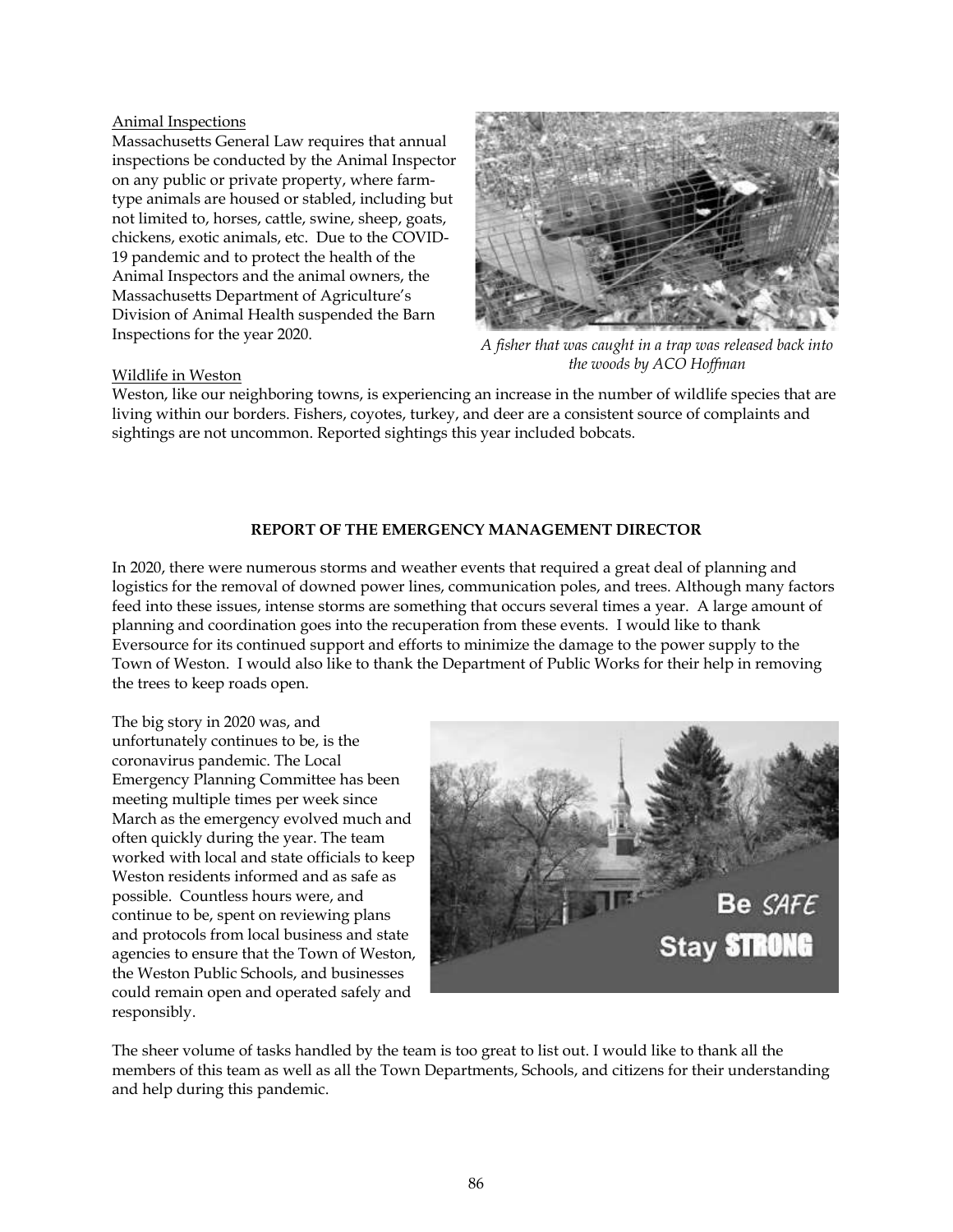### **REPORT OF THE FIRE DEPARTMENT**

In 2020, the Weston Fire Department responded to 2,067 calls for service. There was no loss of life or serious injuries resulting from fires. There were, however, many small fires that were detected by home fire alarm systems. The importance of making a conscious effort to protect ourselves from the dangers of fire cannot be stressed enough. These efforts can be as simple as the installation and frequent testing of smoke and carbon monoxide detectors, and having and practicing a home escape plan.

Beginning as early as February, protocols surrounding COVID-19 changed the daily life at the Fire

Department. Firefighters were tasked with extra cleaning and sanitation duties of the Fire Stations, Fire Apparatus, and Ambulances along with transporting residents and visitors of Weston who needed hospital attention resulting from exposure to a COVID-19 positive individual.

Our year-over-year calls for emergency service were lower due to a variety of factors stemming from the pandemic. These included dramatically reduced roadway traffic from stay at home orders, which resulted in fewer motor vehicle accidents (especially on the highways that bisect the town), and fewer medical emergency calls, as those who would normally



seek medical attention chose to treat at home to reduce their risk of exposure to the coronavirus.

In the fall of 2020 when the stay-at-home advisory was modified to a precaution, more vehicles began traveling the roads. The Department experienced an unexpected increase in motor vehicle accidents on the highways as vehicles were traveling at much higher speeds during daylight hours as a result of the decrease in traffic. These traffic accident increases stressed the importance of vehicle safety including wearing seatbelts and obeying road speed limits specifically on the highways.

As in past years, Fire Prevention remains a core component of the Department's mission, as it is easier to prevent a fire than to extinguish one; however, the pandemic halted any public education this year as our Firefighters were unable to conduct in-person school visits. Firefighters were able to conduct required fire safety inspections for oil-burning equipment, liquefied propane installations, home fire and carbon monoxide alarms, fuel tank removals, and blasting operations, as well as plan review for all new construction and remodeling. In August of 2020 our well-known and beloved Fire Prevention Officer, Captain Dwight "Bucky" Robertson passed away from occupational cancer. His love for Fire Prevention will be carried on with our future generation.

The Emergency Ambulance Service remained a high priority for our firefighters during the public health emergency. The Fire Department and the Town of Weston are fortunate to have Emerson Hospital / Pro EMS provide our Advanced Life Support (ALS). The Fire Department continues to support our Central Middlesex Emergency Response Area with collaboration from Emerson Hospital and Pro EMS to provide a high level of care to our community in a timely and cost-effective manner. The Department maintains a high level of service through continuing education, training, and strategic planning. In recognition of this, the Department was gifted \$100,000 from the Robins Family for the purchase of a new ambulance. This was a tremendously generous gift, of which we are truly appreciative.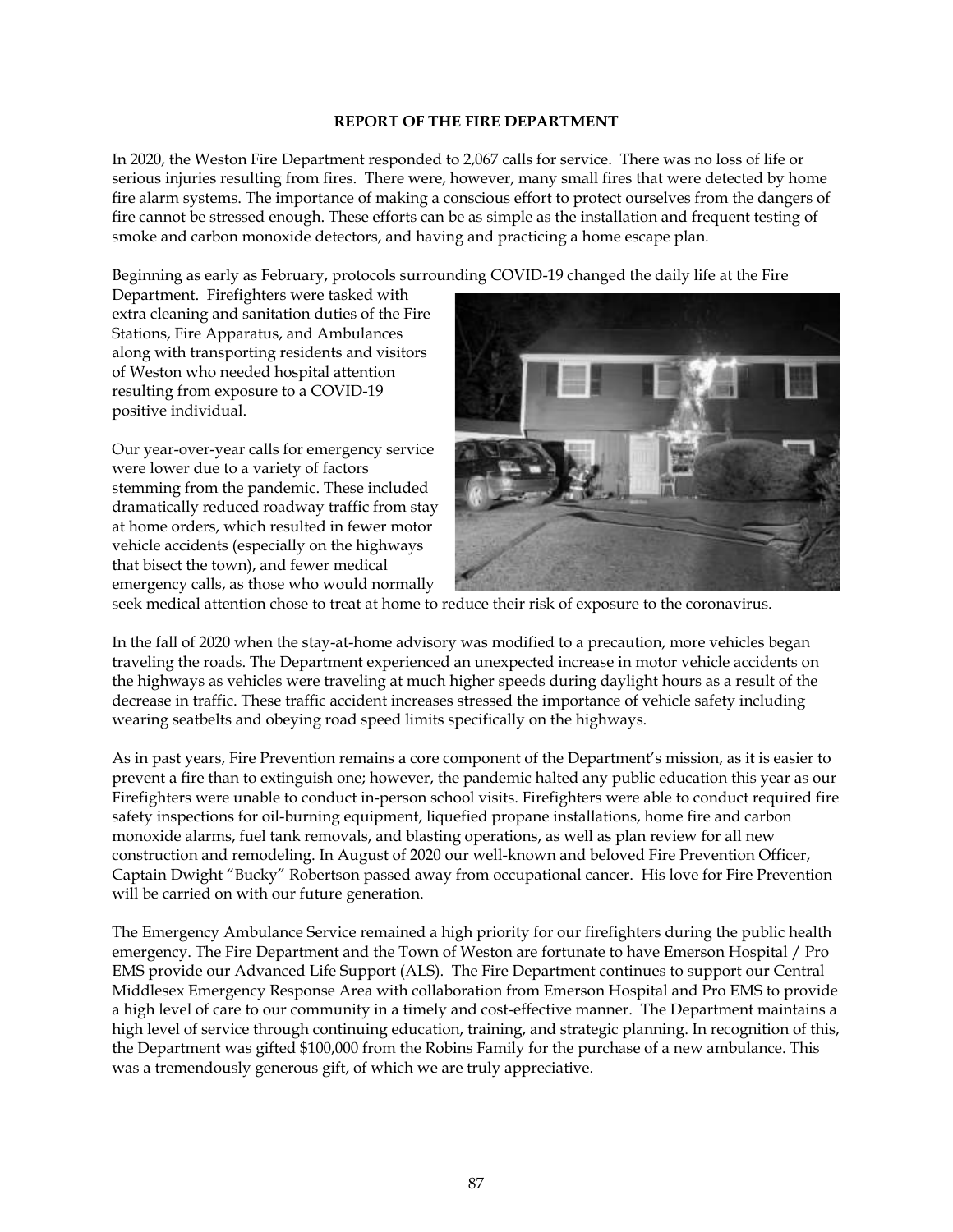# **2020 FIRE DEPARTMENT STATISTICS**

In 2020 the Weston Fire Department responded to 2,067 incidents as follows:

- 982 fire
- 1,007 ambulance
- 78 other emergency services

The Emergency Ambulance Service responded to 1,007 incidents, of which there were:

- 784 medical emergencies
- 186 motor vehicle accidents
- 37 medical assist and other rescues

#### Comparison of Alarms Answered – 10 Year Period

| Year | Alarm | Year | Alarm |              |                           |
|------|-------|------|-------|--------------|---------------------------|
| 2011 | 2.272 | 2016 | 2,325 | Year Average | <i>Incidents Annually</i> |
| 2012 | 2.166 | 2017 | 2.230 | 10           | 2,315                     |
| 2013 | 2.183 | 2018 | 2.491 | 5            | 2.347                     |
| 2014 | 2.395 | 2019 | 2.524 | 3            | 2,364                     |
| 2015 | 2,397 | 2020 | 2,076 |              |                           |

### Permits Issued Pursuant to Massachusetts General Laws:

| <b>Ansul Fire Suppression</b>          |          |
|----------------------------------------|----------|
| <b>Burning Permits</b>                 | 224      |
| <b>Blasting Permits</b>                | 4        |
| Carpet Installation                    | 0        |
| Cutting/Welding Permits                | 13       |
| <b>Environmental Report</b>            | 52       |
| <b>Explosives Storage Permits</b>      | $\Omega$ |
| Fire Alarm Systems - New Construction  | 94       |
| Fire Alarm Systems - Residential Sales | 197      |
| Flammable Liquid Storage Permits       | 9        |
| Liquid Petroleum Gas Storage Permits   | 22       |
| Oil Burner Installations/Alterations   | 16       |
| Solar Panel Review                     | 22       |
| Sprinkler                              | 12       |
| <b>Tank Truck Inspections</b>          | 6        |
| Underground Tank removal Permits       |          |

#### Fiscal Year 2020 Revenue Turned Over to the Town Treasurer:

| Ambulance Services Rendered Fees |                      | 411,459 |
|----------------------------------|----------------------|---------|
| Permit Fees                      |                      | 20,769  |
| Master Box Fees                  |                      | 20,400  |
| Mass Turnpike                    |                      | 50,200  |
| Other Revenues Received          |                      | 5,050   |
|                                  | <b>Total Revenue</b> | 507,878 |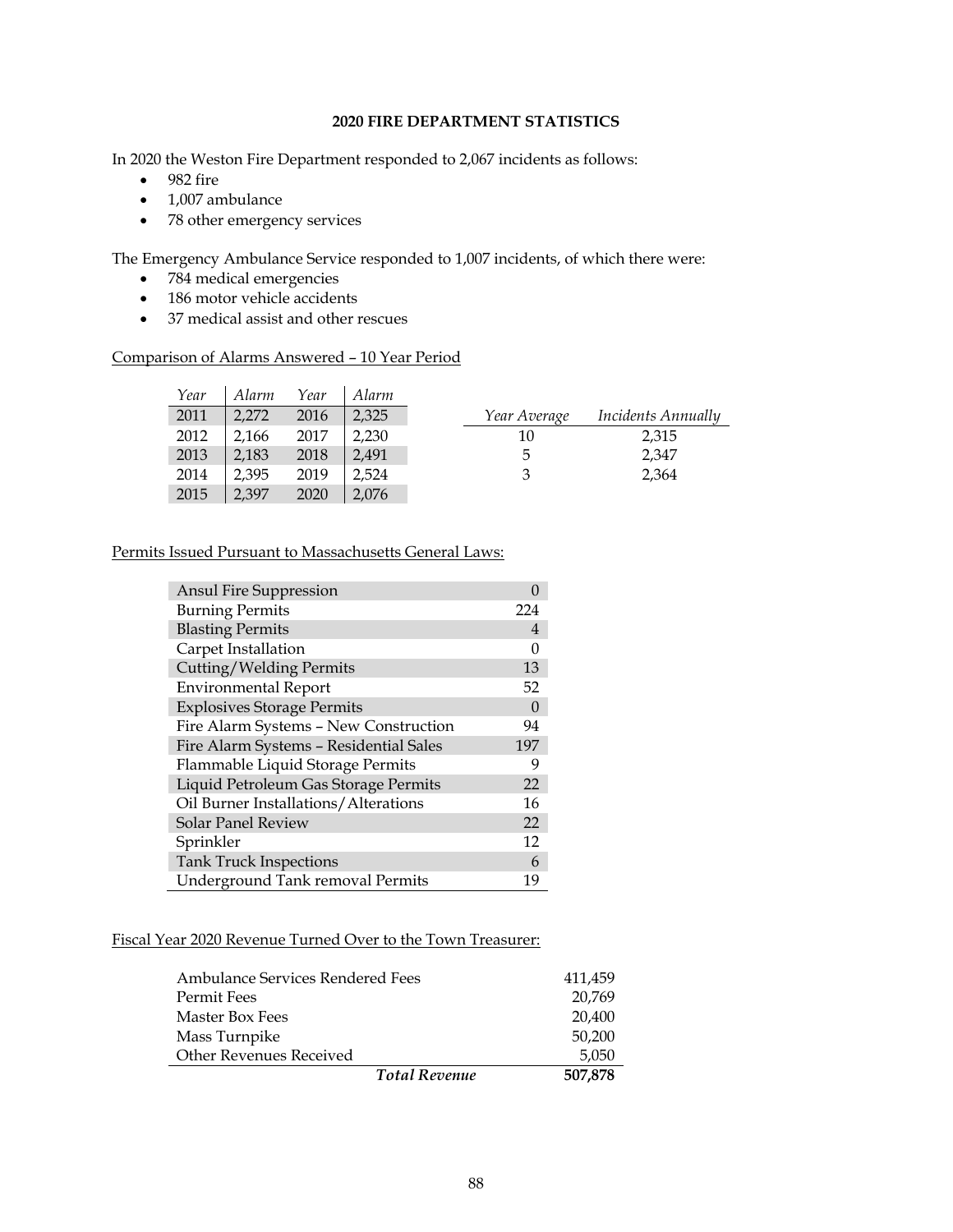### **REPORT OF THE PARKING CLERK**

Vehicles violating town and/or state parking regulations may be ticketed by the Police Department. If a ticket remains unpaid and no request for a hearing has been made to the Parking Clerk within 21 days, an additional fine of \$5.00 for each unpaid violation may be imposed and, after notice to the vehicle's owner, the ticket is marked at the Registry of Motor Vehicles. Once a vehicle has been marked at the Registry, the owner may not renew his or her driver's license or vehicle registration until all fines and late fees plus a \$20.00 penalty have been paid and a release has been issued by the Parking Clerk.

Safety issues and traffic circulation are of primary concern in establishing and enforcing parking restrictions. Town regulations include a two-hour time limit for parking in the Town Center; a prohibition on parking on any Town road unless there is a 10-foot wide lane for traffic flowing in each direction; restrictions on where parking is permitted at the Weston Public Schools, the Kendal Green train station, and other Town facilities; and restrictions on parking on various streets due to safety considerations.

The Parking Clerk can check ticket status online and tickets may be paid in the office at Town Hall. Questions may be addressed to the Parking Clerk or the Police Department

### Parking activity for the year ended December 31, 2020

| Tickets issued    | 155 Fines levied          | \$4,580.00 |
|-------------------|---------------------------|------------|
| Tickets paid      | 112 Total fines collected | \$3,320.00 |
| Tickets dismissed | 7 Fines dismissed         | \$210.00   |
| Tickets adjusted  | 0 Fines Adjusted          | -90        |

# **REPORT OF THE POLICE DEPARTMENT**

As what will be a current theme through this Annual Report, the year 2020 was like no other with the global COVID 19 pandemic.

### The Novel Coronavirus

The women and men of the Weston Police Department continued to work as the Commonwealth of Massachusetts advised all but essential workers to remain in their homes unless retrieving necessities such as food and medicine.

Initially, to protect our personnel, protective measures were put into place. Fortunately, our police cruisers were already stocked with Personal Protective Equipment (PPE) including N95 masks due to the ongoing fentanyl crisis. However, supplies of PPE quickly became unavailable due to the high, worldwide demand. To stay safe and conserve PPE, we needed to temporarily change the ways we interacted with the community and each other.

- Roll call briefings were reduced in duration and moved to open areas, such as outside.
- Restrictions were enacted in common areas such as the workout and break rooms, workspaces were spread out and shifts were adjusted to reduce the number of officers in common offices such as the detective's office area.
- Dispatch entry was restricted to just the dispatchers.
- Protective plastic was added in some areas.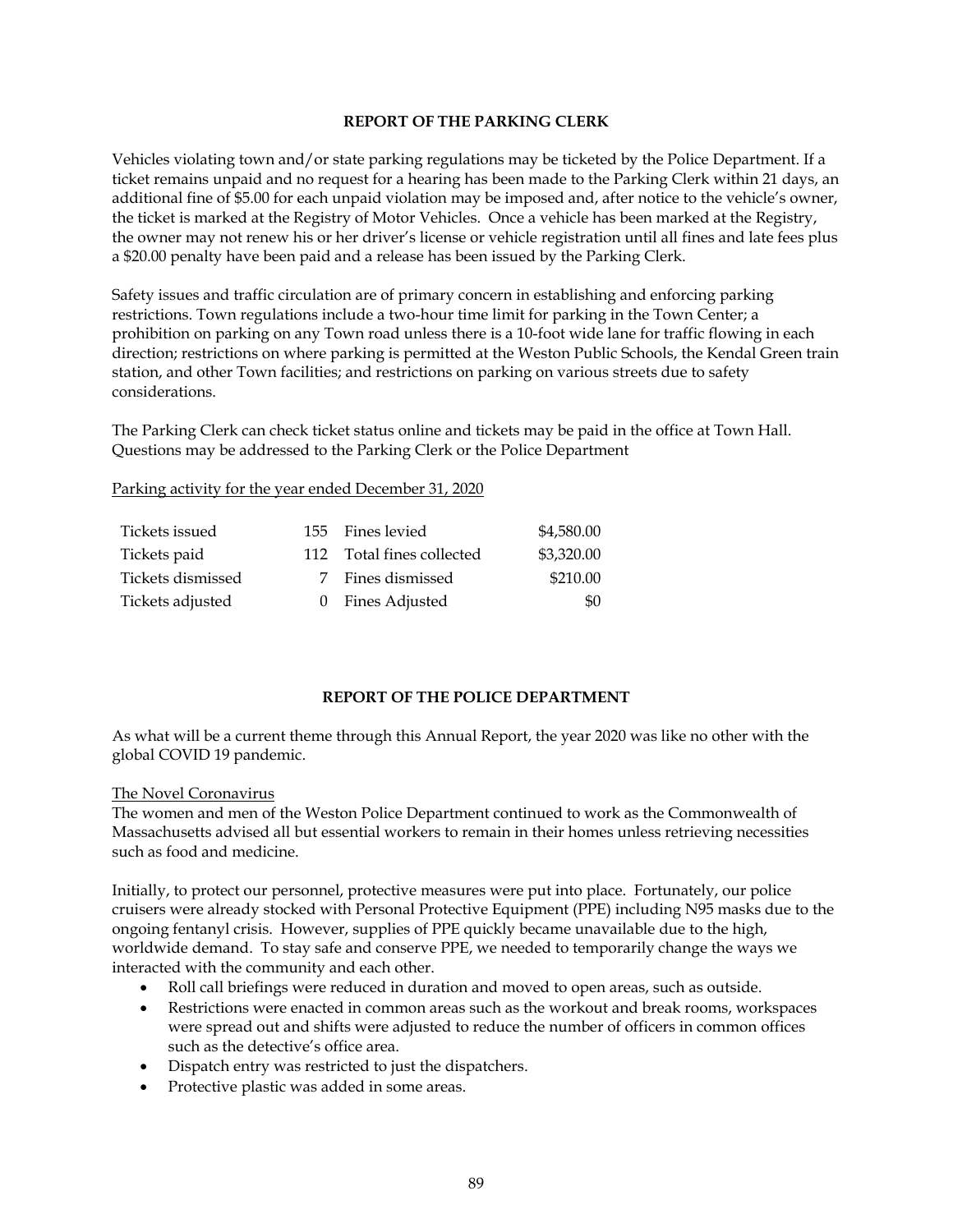- Police cruisers ran around the clock with multiple officers operating them, so precautions such as disinfecting wipe downs and disinfecting "fogging" became the norm between shifts.
- Hand sanitizing gels were in deep demand and some were donated from distilleries who changed their operations to assist in reducing the demand.
- Anyone who needed service either at the police station or at their home was met outside unless of course, we needed to enter for a medical issue. In that case, PPE would be donned.



*The Department was honored to take part in a student-led peaceful Black Lives Matter march in early June.*

# The Weston Police Department met

weekly, if not more, as a member of the Emergency Management Team, focusing on the response to the pandemic. The Center for Disease Control (CDC), the Massachusetts Department of Public Health (DPH), and many epidemiologists and doctors implemented many restrictions and best practices, as the pandemic surged, waned in the summer, and resurged again in the fall and winter. Vaccines were developed in less than a year and first responders were among the first to be vaccinated.

As in-person meetings and trainings became sparse or non-existent, Zoom became the norm. This online platform allowed groups to meet virtually so that essential meetings and training could be conducted. It became evident after a period that people missed the opportunities for in-person contact. Internally, its use was the norm. The protocols enacted proved necessary and successful, as no Weston Police employee contracted the virus through either work-related activity or internal spread. This was important as we never ceased to operate.

# Mental Health Response

As reported in the past, our partnership with the Metro Boston Crisis Intervention Team (CIT) Training and Technical Assistance Center, run by the Somerville Police Department, continued to provide CIT training for officers responding to calls involving mentally ill individuals. Part of this collaboration included a grant to fund the 40-hour training, but also to receive assistance and support from the National Alliance on Mental Illness to expand to a community-based approach on this topic. In 2020, we were only able to train two more officers in CIT, due to the lack of availability of training, but it increased certification to 66 percent.

The in-person, Community Crisis Intervention Team (CCIT) meetings were stopped, but the calls for service increased. Kate O'Donnell, our social worker, and Law Enforcement Support Clinician continued to support the community through her co-response to mental health-related calls. Her presence and participation proved invaluable to the department as interventions increased during such a stressful period. Communication continued however by all of the stakeholders.

# Accreditation

During 2020, some significant progress was made in updating old policies and creating new ones. There will be significant mandated changes/updates to procedures due to the Police Reform Bill signed by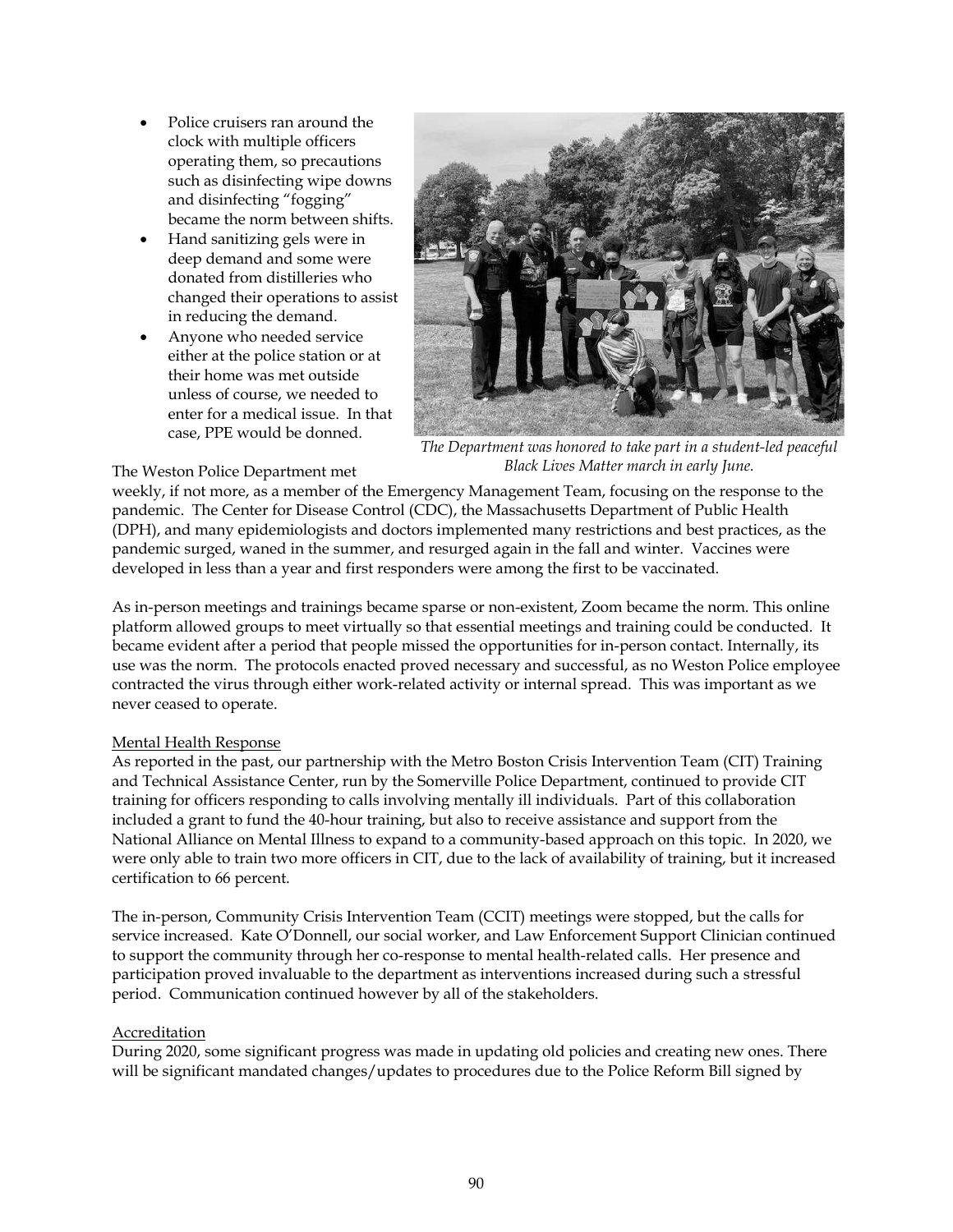Governor Baker on December 31st. It is unknown whether the new Peace Officers Standards and Training Commission will follow the standards of the existing Massachusetts Police Accreditation Commission.

# Use of Force Reporting

To promote trust and transparency in community police departments, the Weston Police Department is continuing its participation in the Federal Bureau of Investigation's National Use of Force Data Collection Program. The program will include incident information, subject information, and officer information. Three types of use-of-force events and information related to each event are collected, including:

• When a fatality to a person occurs connected to the use of force by a law enforcement officer



*The Department was treated well this year from the generosity of many members of the community Rabbi Moshe Bleich of the Wellesley-Weston Chabad, the Weston American Chinese Community, the Robins Family, and many more.*

- When there is serious bodily injury to a person connected to the use of force by a law enforcement officer
- In the absence of either death or serious bodily injury, when a firearm is discharged by law enforcement at or in the direction of a person

Additional information is available on the FBI's website.

### New Police Cruisers

Ford Motor Company changed the body style of the Explorer police cruisers in 2020. They also added a hybrid version to the fleet. The Department purchased one hybrid and it has received great reviews by the officers, with the performance being better than expected. e will continue to replace the current fleet with energy-efficient hybrid vehicles going forward.

### A Gift to the Weston Police Department

The Robbins Family of Weston was looking for opportunities to give back to the Weston community and asked if the Department had any needs. After conversations of what they had in mind, the family graciously replaced our aging K-9 vehicle with a 2020 Chevrolet Tahoe, capable of safely transporting Knox and his handler Officer Michael Rizzitello. The vehicle size allows for the storage of more equipment and the ability to be used as a command vehicle during a deployment.

### Dash Camera

The Weston Police applied and was approved to receive a grant through the Massachusetts Interlocal Insurance Association (MIIA). This grant of approximately \$6,000 covered the cost and installation of an in-car camera video system. This technology is impressive and we are looking to expand the program to other marked cruisers as well as body cameras. Of course, we will always endeavor to look for creative grants and funding to accomplish these goals.

# Animal Control

Happy for her, but sad for us, our Animal Control Officer (ACO), Rachel Hoffman moved out of state. ACO Hoffman contributed significantly, not only to the Police Department, but to the Board of Health in her role as the animal inspector, to the Town Clerk by administering the Commercial Dog Walking